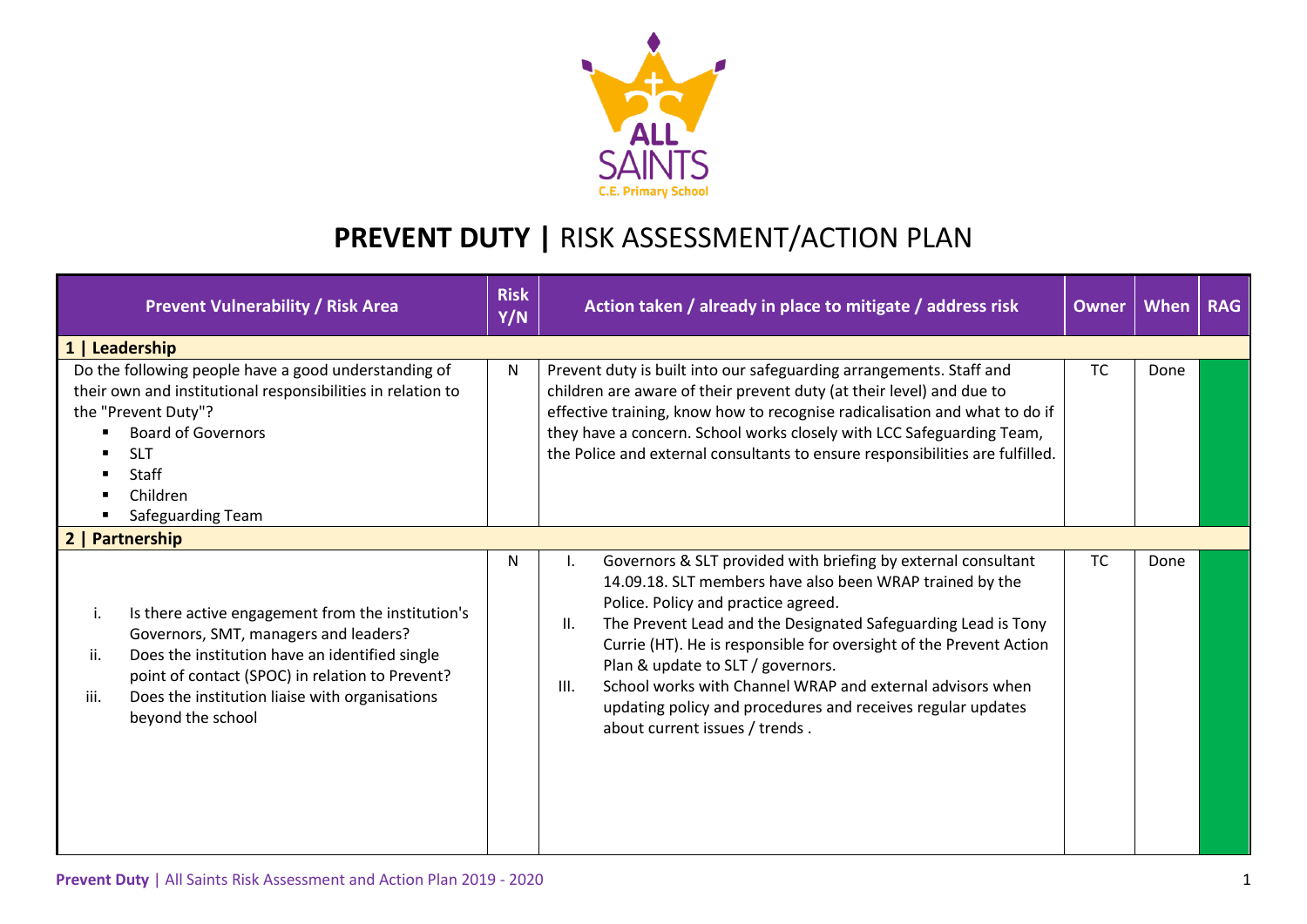**Prevent Vulnerability / Risk Area Risk <b>Risk Risk** 



## **3 | Staff Training**

|                | Do all staff have sufficient knowledge and confidence to: | N            |      | All staff have sufficient knowledge and confidence to exemplify        | <b>TC</b> | Done   |  |
|----------------|-----------------------------------------------------------|--------------|------|------------------------------------------------------------------------|-----------|--------|--|
|                | exemplify British Values in their management,             |              |      | British Values. This is the core of the ethos of our school. All staff |           |        |  |
|                | teaching and through general behaviours in the            |              |      | and children at All Saints have adopted a set of values which are      |           |        |  |
|                | institution                                               |              |      | woven through everything we do at school. British Values are           |           |        |  |
| Ш.             | understand the factors that make people                   |              |      | also taught in each class through all subject areas and children       |           |        |  |
|                | vulnerable to being drawn into terrorism and to           |              |      | are given the time to discuss / reflect / compare and contrast to      |           |        |  |
|                | challenge extremist ideas which are used by               |              |      | deepen their understanding and appreciation of British Values.         |           |        |  |
|                | terrorist groups and can purport to legitimise            |              | Ш.   | Staff have received thorough training which has given them the         |           |        |  |
|                | terrorism                                                 |              |      | understanding needed to both recognise and challenge extremist         |           |        |  |
| III.           | have sufficient training to be able to recognise          |              |      | ideas.                                                                 |           |        |  |
|                | this vulnerability and be aware of what action to         |              | III. | All staff are trained annually by external experts followed up by      |           |        |  |
|                | take in response                                          |              |      | school leadership. They are included in action planning.               |           |        |  |
|                | 4   Welfare, pastoral and Chaplaincy support              |              |      |                                                                        |           |        |  |
| Ι.             | Are there adequate arrangements and resources             | $\mathsf{N}$ | i.   | Pastoral care is provided by the SLT and is highly effective.          | TC and    | Done   |  |
|                | in place provide pastoral care and support as             |              | ii.  | Chaplaincy provision is provided by the Rector at All Saints           | <b>RD</b> |        |  |
|                | required by the institution?                              |              |      | Church who visits school at least once per week.                       |           |        |  |
| ΙΙ.            | Does the institution have chaplaincy provision or         |              | iii. | The headteacher meets with the Rector on a weekly basis to             |           |        |  |
|                | is this support signposted locally or brought in?         |              |      | ensure this provision is appropriate and effective and to discuss      |           |        |  |
| III.           | Are their adequate monitoring arrangements to             |              |      | outcome of discussions in order to look for patterns / trends /        |           |        |  |
|                | ensure that this support is effective and                 |              |      | training needs and curriculum intervention.                            |           |        |  |
|                | supports the institutions welfare and equality            |              | iv.  | The chaplaincy support reflects the student, staff and parent          |           |        |  |
|                | policies?                                                 |              |      | demographic and need, and is very much need led.                       |           |        |  |
| IV.            | Does the chaplaincy support reflect the student           |              |      |                                                                        |           |        |  |
|                | demographic and need?                                     |              |      |                                                                        |           |        |  |
|                |                                                           |              |      |                                                                        |           |        |  |
|                |                                                           |              |      |                                                                        |           |        |  |
|                | 5   Speakers and Events                                   |              |      |                                                                        |           |        |  |
| $\mathsf{l}$ . | Is there an effective policy/framework for                | Υ            | i.   | A framework is in place and this is led by the Headteacher.            | <b>TC</b> | Jan 19 |  |
|                | managing speaker requests?                                |              |      | However, a formal policy needs to be created.                          |           |        |  |
| П.             | Is it well communicated to staff/students and             |              | ii.  | The policy will be created with staff and therefore                    |           |        |  |
|                | complied with?                                            |              |      | communicated with them. Currently, this is done verbally by the        |           |        |  |
| III.           | Is there a policy/framework for managing school           |              |      | Headteacher.                                                           |           |        |  |
|                | events i.e. charity events?                               |              | iii. | The written policy / framework needs to be created.                    |           |        |  |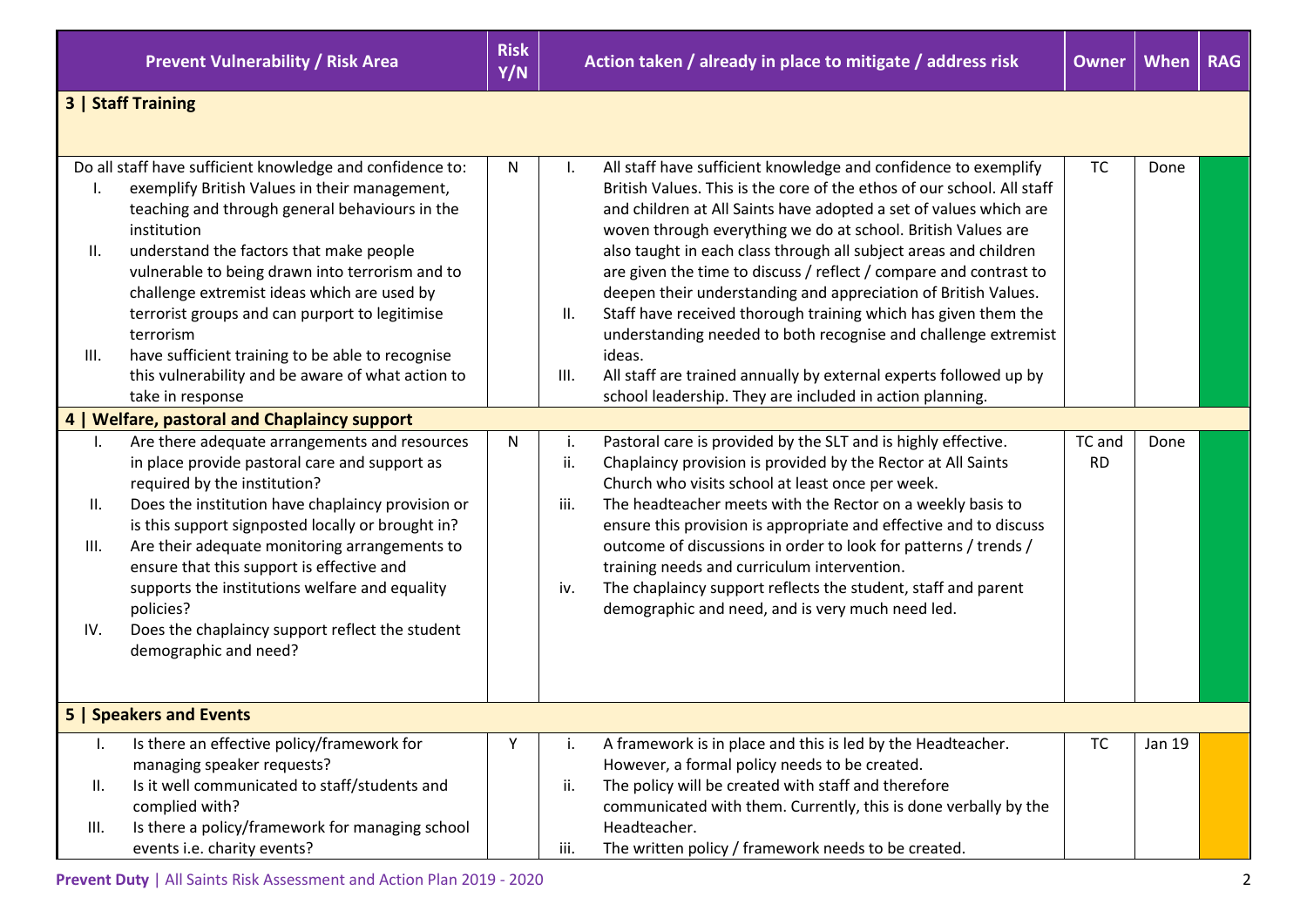|                          | <b>Prevent Vulnerability / Risk Area</b>                                                                                                                                                                                                                                                                                                                                                                                                                                                                                | <b>Risk</b><br>Y/N | Action taken / already in place to mitigate / address risk |                                                                                                                                                                                                                                                                                                                                                                                                                                                                                         | <b>Owner</b> | <b>When</b> | <b>RAG</b> |
|--------------------------|-------------------------------------------------------------------------------------------------------------------------------------------------------------------------------------------------------------------------------------------------------------------------------------------------------------------------------------------------------------------------------------------------------------------------------------------------------------------------------------------------------------------------|--------------------|------------------------------------------------------------|-----------------------------------------------------------------------------------------------------------------------------------------------------------------------------------------------------------------------------------------------------------------------------------------------------------------------------------------------------------------------------------------------------------------------------------------------------------------------------------------|--------------|-------------|------------|
| IV.                      | Are out of school events which are supported,<br>endorsed, funded or organised through the<br>institution subject to policy/framework?                                                                                                                                                                                                                                                                                                                                                                                  |                    | iv.                                                        | This will be reviewed once the policy has been created. Currently<br>this is at the discretion of the Headteacher.                                                                                                                                                                                                                                                                                                                                                                      |              |             |            |
| <b>6   Safety Online</b> |                                                                                                                                                                                                                                                                                                                                                                                                                                                                                                                         |                    |                                                            |                                                                                                                                                                                                                                                                                                                                                                                                                                                                                         |              |             |            |
| II.<br>III.<br>IV.       | Does the institution have a policy relating to the<br>use of IT and does it contain a specific reference<br>and inclusion of the Prevent Duty?<br>Does the institution employ filtering/firewall<br>systems to prevent staff/students/visitors from<br>accessing extremist websites and material?<br>Does this also include the use of using their own<br>devices via Wi-Fi?<br>Does the system alert to serious and/or repeated<br>breaches or attempted breaches of the policy?<br><b>Prayer and Faith Facilities</b> | Y                  | ii.<br>iii.<br>iv.                                         | School has a detailed Online Safety Policy along with acceptable<br>use polies. Although our IT and internet use 'practise' fulfils the<br>prevent duty, the policy needs to make clearer reference to the<br>procedures we have in place.<br>Firewall and filtering in place through LCC<br>Firewall applies to all devices that use the school's Wi-Fi<br>There is a manual system to identify serious, repeated breaches.<br>However, school needs to consider an electronic system. | <b>TC</b>    | Dec 19      |            |
| I.                       | Does the institution have prayer facilities?                                                                                                                                                                                                                                                                                                                                                                                                                                                                            | N                  | i.                                                         | Prayer facilities in place for children and families who require                                                                                                                                                                                                                                                                                                                                                                                                                        | <b>TC</b>    | Done        |            |
| Ш.                       | Are they good governance and management<br>procedures in place in respect of activities and<br>space in these facilities?                                                                                                                                                                                                                                                                                                                                                                                               |                    | ii.                                                        | this.<br>The Christian ethos of the school is rigorously inspected<br>internally and by external sources. Reports created and actions<br>to address areas for development implemented.                                                                                                                                                                                                                                                                                                  |              |             |            |
|                          | 8   Site Security                                                                                                                                                                                                                                                                                                                                                                                                                                                                                                       |                    |                                                            |                                                                                                                                                                                                                                                                                                                                                                                                                                                                                         |              |             |            |
| I.<br>Ш.<br>III.<br>IV.  | Are there effective arrangements in place to<br>manage access to the site by visitors and non-<br>students/staff?<br>Is there a policy regarding the wearing of ID on<br>site? Is it enforced?<br>Are dangerous substances kept and stored on site?<br>Is there a policy covering the distribution (including<br>electronic) of leaflets or other publicising material?                                                                                                                                                 | N                  | i.<br>ii.<br>iii.<br>iv.                                   | Arrangements in place- InVentry system used. There is a clear<br>procedure for access to the building which forms part of all staff,<br>governor, volunteer and student inductions.<br>Policy for wearing of ID in place. All visitors and staff need to<br>wear ID provided by the office at all times. Children also know<br>this.<br>Dangerous substances kept and stored safely according to<br>COSHH and risk assessments<br>Policy for publicising materials in place             | TC and<br>AW | Done        |            |
|                          | <b>Safeguarding</b>                                                                                                                                                                                                                                                                                                                                                                                                                                                                                                     |                    |                                                            |                                                                                                                                                                                                                                                                                                                                                                                                                                                                                         |              |             |            |
| ı.                       | Is protection against the risk of radicalisation and<br>extremism included within Safeguarding and other<br>relevant policies?                                                                                                                                                                                                                                                                                                                                                                                          | N                  |                                                            | The Prevent Duty is part of the school's Safeguarding and Child<br><b>Protection Policy</b>                                                                                                                                                                                                                                                                                                                                                                                             | <b>TC</b>    | Done        |            |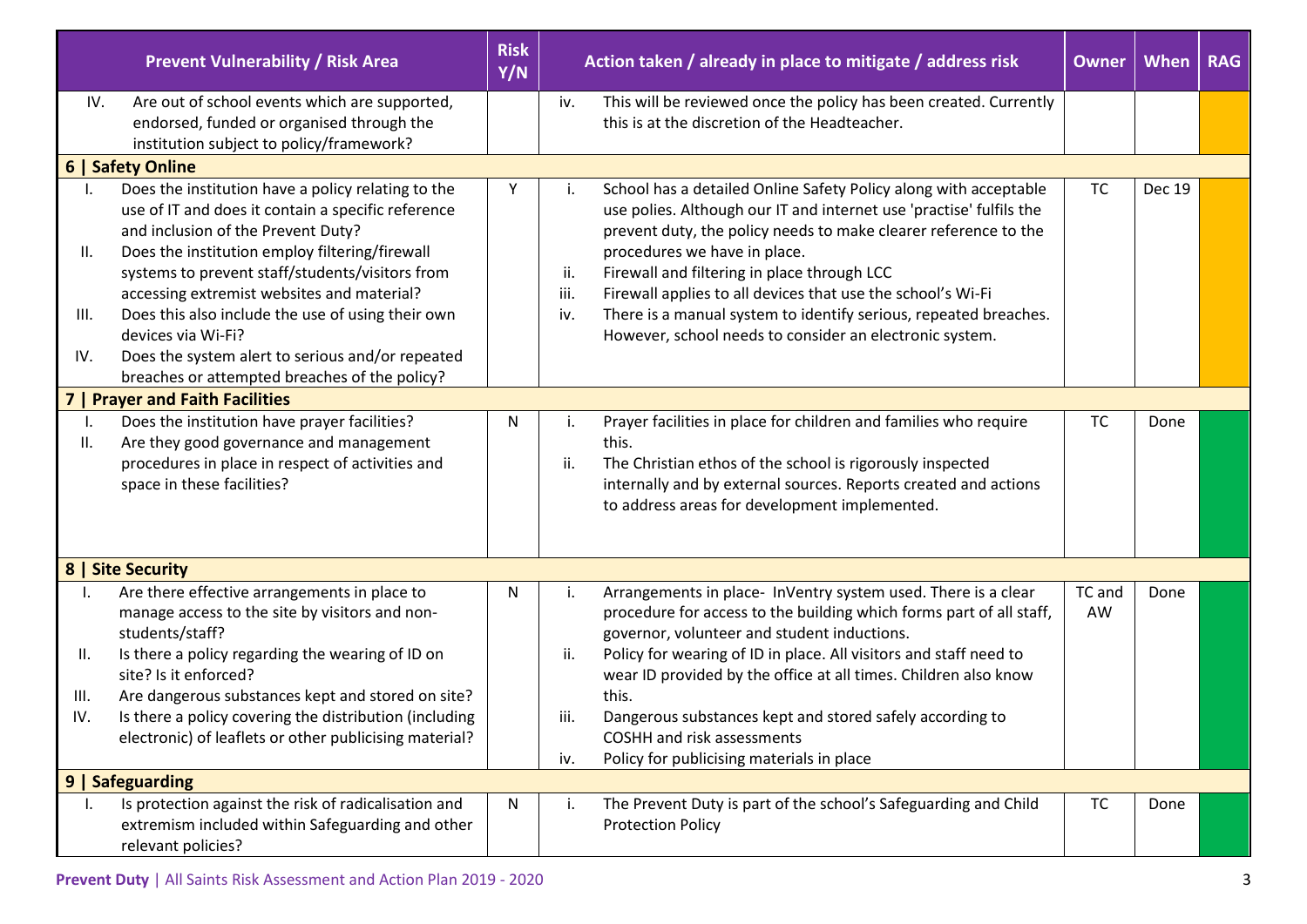|           | <b>Prevent Vulnerability / Risk Area</b>                                                                                                                                                     | <b>Risk</b><br>Y/N | Action taken / already in place to mitigate / address risk |                                                                                                                                                                                                                              | <b>Owner</b> | When | <b>RAG</b> |
|-----------|----------------------------------------------------------------------------------------------------------------------------------------------------------------------------------------------|--------------------|------------------------------------------------------------|------------------------------------------------------------------------------------------------------------------------------------------------------------------------------------------------------------------------------|--------------|------|------------|
| II.       | Do Safeguarding and welfare staff receive<br>additional and ongoing training to enable the<br>effective understanding and handling of referrals<br>relating to radicalisation and extremism? |                    | ii.<br>iii.                                                | All staff are fully trained in house, by external providers and by<br>the Police (WRAP) or external consultant<br>Channel WRAP is used by the school as well as<br>http://www.preventforschools.org/index.php?category_id=-1 |              |      |            |
| Ш.<br>IV. | Does the institution utilise Channel WRAP Police as<br>a support mechanism in cases of radicalisation and<br>extremism?<br>Does the institution have a policy regarding referral             |                    | iv.                                                        | Policy for referral to Channel WRAP in place and monitored by<br>Headteacher.                                                                                                                                                |              |      |            |
|           | to Channel Wrap identifying a recognised pathway<br>and threshold for referral?                                                                                                              |                    |                                                            |                                                                                                                                                                                                                              |              |      |            |
|           | 10   Communications                                                                                                                                                                          |                    |                                                            |                                                                                                                                                                                                                              |              |      |            |
| Ι.<br>Ⅱ.  | Is the institution Prevent Lead and their role widely<br>known across the institution?<br>Are staff and students made aware of the Prevent                                                   | N                  | i.                                                         | The whole school knows that the DSL is also the Prevent Lead. All<br>staff know who the DSL is.                                                                                                                              | <b>TC</b>    | Done |            |
|           | Duty, current risks and appropriate activities in this<br>area?                                                                                                                              |                    | ii.                                                        | Staff are made aware through training and ongoing discussion /<br>staff meetings. Children are made aware at their level through                                                                                             |              |      |            |
| III.      | Are there information sharing protocols in place to<br>facilitate information sharing with Prevent<br>partners?                                                                              |                    | iii.                                                       | PSHE and in a cross curricular way through teaching and learning<br>in all subjects.<br>Information sharing protocol made clear in the school's                                                                              |              |      |            |
|           |                                                                                                                                                                                              |                    |                                                            | Safeguarding and Child Protection Policy                                                                                                                                                                                     |              |      |            |
|           | 11   Incident Management                                                                                                                                                                     |                    |                                                            |                                                                                                                                                                                                                              |              |      |            |
|           | Does the institution have a critical incident<br>management plan which is capable of dealing<br>terrorist related issues?                                                                    | Y                  | i.<br>ii.                                                  | Management plan in place and understood.<br>Headteacher and Deputy Headteacher are fully trained to deal<br>with terrorist related issues.                                                                                   | <b>TC</b>    | Done |            |
| Ⅱ.        | Is a suitably trained and informed person identified<br>to lead on the response to such an incident?                                                                                         |                    | iii.                                                       | School has a 'Dealing with the Media' Policy which states clearly<br>the process for dealing with the media if such an event were to                                                                                         |              |      |            |
| III.      | Does the Communications/Media dep't understand<br>the nature of such an incident and the response<br>that may be required?                                                                   |                    | iv.                                                        | occur.<br>Arrangements in place to deal with tensions on or off site. Risk<br>assessments always completed to minimise the likelihood of this                                                                                |              |      |            |
| IV.       | Does the institution have effective arrangements in<br>place to identify and respond to tensions on or off<br>site which might impact upon staff, student and/or<br>public safety?           |                    | v.                                                         | happening.<br>This is done through PSHE teaching or on a 1:1 with children if<br>an issue has arisen. School employ a counsellor to work with<br>children who we feel need extra time to discuss their feelings /            |              |      |            |
| V.        | Are effective arrangements in place to ensure that<br>staff and students are appraised of tensions and<br>provide advice where appropriate?                                                  |                    |                                                            | concerns. Staff are a part of a supportive but rigorous appraisal<br>and performance management system.                                                                                                                      |              |      |            |